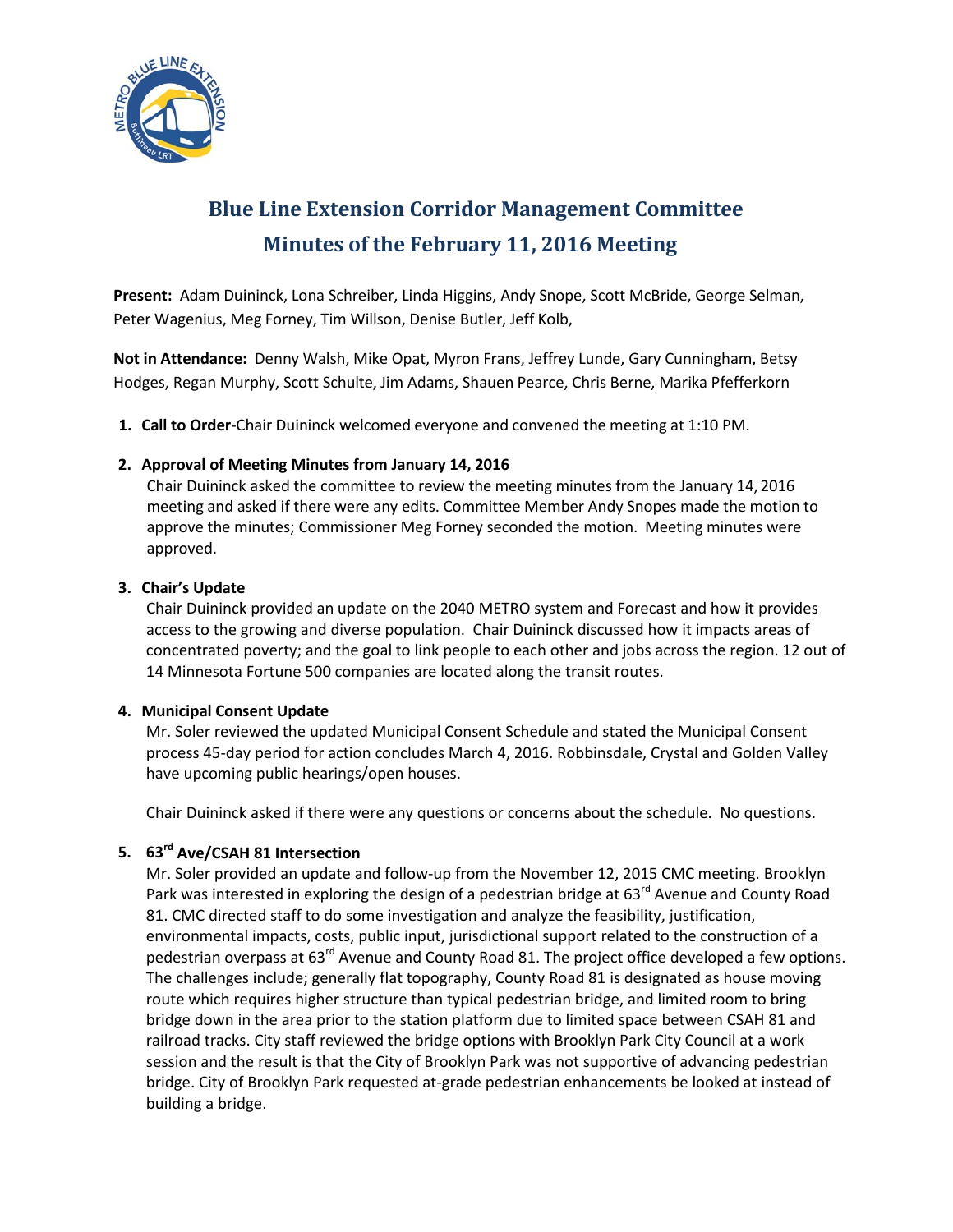

63<sup>rd</sup> Ave/CSAH 81 intersection enhancements were discussed and include; a wider median, removal of dual left turn lane, pedestrian crosswalks upgraded, add stop bars, streetscape enhancements on corner.

## **6. Bass Lake Road/CSAH 81 Intersection**

Following the November 12, 2015 CMC meeting, CMC directed staff to investigate and analyze the feasibility, justification, environmental impacts, costs, public input, jurisdictional support related to the design of a pedestrian overpass at Bass Lake Road and County Road 81. Multiple options were considered, two options-brought forward following numerous work sessions with Crystal City Council, and both are feasible, but have similar challenges at  $63<sup>rd</sup>$  Avenue including; topography, clearance over CR 81 house moving route, and potential property impacts. Crystal City Council favors advancing pedestrian bridge options, and some form of at-grade intersection enhancements. At the 1/25/16 County Station Area Planning Open House community members expressed support of a pedestrian bridge. Hennepin County position is they will not own or maintain bridge. City of Crystal expressed that the pedestrian overpass is essential to the project and the City will not own or maintain bridge. Plans continue to be discussed. Ownership and maintenance is not resolved. Intersection enhancements were discussed including; additional signing and pedestrian connections.

Mayor Willson expressed the Brooklyn Center Council's interest in providing readily available access for populations of Brooklyn Center at both 63<sup>rd</sup> Avenue and Bass Lake Road, and that Brooklyn Center supports the lead of both Crystal and Brooklyn Park. Discussion on maintenance of the Blue Line and why that maintenance would not continue to pedestrian bridges. Chair Duininck and Mr. Soler explained that the maintenance of roadway features; crosswalks, signage, etc. would be the roadway owner. The LRT facilities, tracks, platforms, gated crossings are the responsibility of Met Council. Ownership and maintenance of pedestrian bridges still needs to be resolved.

Council member Selman brought up the pedestrian bridge (39<sup>th</sup> Avenue North) that was built over Hwy 100. Original plan was not to build it, but community/city fought to have it built. Council member Selman believes that the City of Robbinsdale maintains it and plows it. Robbinsdale city staff in the audience confirmed maintenance and snow removal.

Denise Butler, Blue Line Coalition Representative, stated her organization has expressed need for pedestrian bridge at 63<sup>rd</sup> Avenue and the community supports it and feels it is needed.

Chair Duininck asked that Mr. Soler discuss the process moving forward. The project office has discussed with the cities how this affects the design process and the municipal consent process. Mr. Soler stated that the project's interpretation of the Municipal Consent statute is that the pedestrian bridges are not a transit element that needs to be in the Municipal Consent plans in order to go forward. BPO doesn't believe it needs to amend the municipal consent plans prior to action in order to move forward on the continued analysis, design and inclusion of a pedestrian overpass or the intersection improvements as discussed. The project is looking for consensus direction from the Corridor Management Committee to continue to advance the design efforts on these two intersections to give assurance to Brooklyn Park and Crystal that these issues are still continuing forward in the design process.

Chair Duininck asked if the City of Crystal has a preference over the two designs; two elevators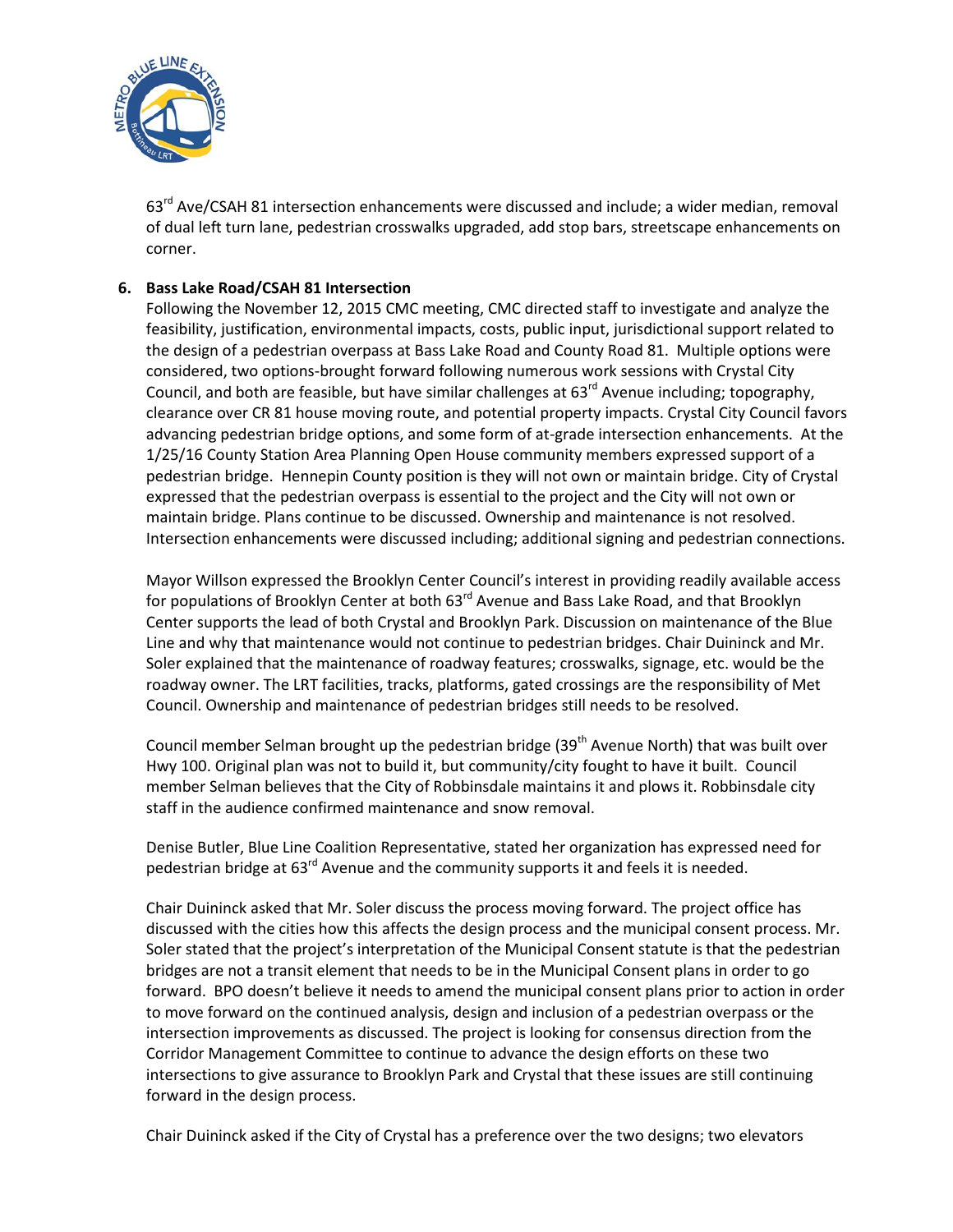

versus one. Council member Kolb stated there is no consensus on which design, consensus that the bridge is necessary. Mr. Kolb mentioned that this is all relatively new and that the project worked hard to get the City design options and the City hasn't had time to dig into it. Chair Duininck confirmed that the FEIS will include these options.

Mayor Willson asked whether a formal action was necessary to move forward. Chair Duininck responded that it could be a formal action or direction to staff and revisit at a later date for a formal recommendation.

Council member Kolb clarified that the City of Crystal is seeking an affirmative action.

Discussion ensued around the language of the motion. After some motion procedural discussion, Mr. Soler suggested a starting point for the motion language; as the CMC to direct the project office to continue to develop intersection improvements at 63<sup>rd</sup> and CSAH 81 and at Bass Lake Road and CSAH 81 to include a pedestrian bridge option at Bass Lake Road. Council member Snope moved the motion. Council member Kolb stated that Crystal was looking for more affirmative, the support of the CMC for the construction of a bridge with a design to be detailed later. Council Member Snope responded that there is more study that needs to be done on the options and other information, even the maintenance after the bridge is built. Council Member Snope asked if there was more to look at. Council Member Kolb responded that Crystal has eliminated only at-grade as an acceptable option, looking for support from this body for a bridge and that it should be directed as included as part of the design. Commissioner Higgins asked whether the money for the bridge is included in the cost estimate. Chair Duininck responded that it is not included in the current scope and cost estimate and that will be updated in June.

Chair Duininck stated that the challenge with this issue is that when the Crystal Mayor and Brooklyn Park City Council member brought it up two meetings ago it was done explicitly knowing it was not connected to municipal consent and what the committee is discussing is a bigger scope item for the project. The committee will have to decide more towards the summer whether the funding is available or whether the committee wants to add to the scope and cost estimate as it is today.

Council member Kolb noted that when this was first brought up by Mayor Adams, the City of Crystal had just completed its first station area planning meeting and that's where the ground swell of support for this idea came from; nearly unanimous at the first meeting and unanimous at the second meeting.

Council member Snope asked Mr. Soler for motion language that would make everyone comfortable. Mr. Soler summarized the two ends of the spectrum; one end is continuing to study, which doesn't appear to be enough, and the other end is fund and include into the project, which appears to be too far to the other side. Mr. Soler suggested language along the lines that CMC directs the project office to continue to develop the improvements at the 63<sup>rd</sup> and Bass Lake Road intersections as identified by each particular city for eventual inclusion into the revised project scope. Chair Duininck asked committee members to comment on whether it goes far enough or too far.

Denise Butler stated she feels it's gone too far to the other side and seems that the option of a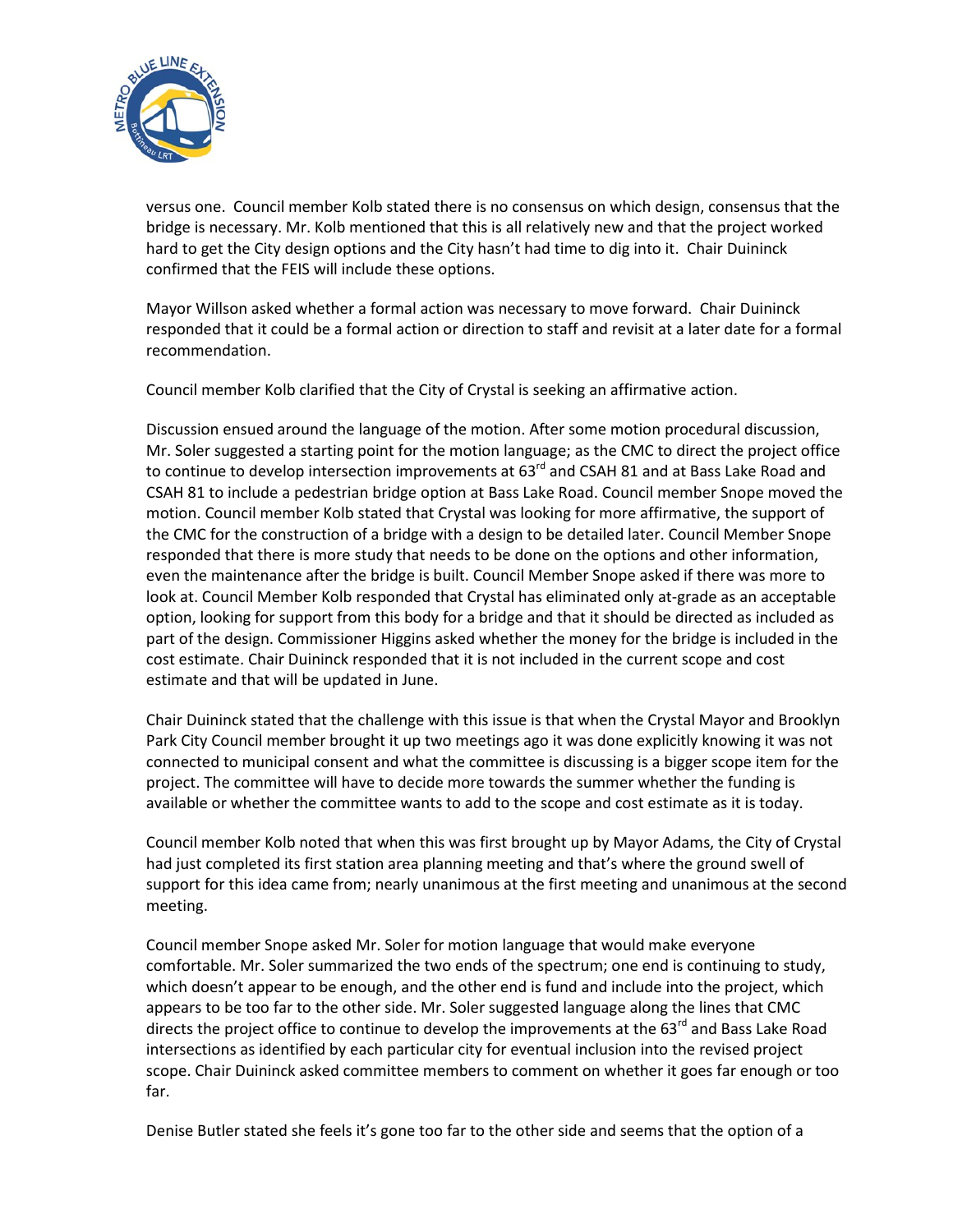

bridge at 63<sup>rd</sup> Avenue is being thrown out of the equation after today. Denise Butler stated she suspected the Brooklyn Park council made their decision based on the discussion of ownership. Mr. Soler said he could not speak to Brooklyn Park's direction because the project was not at the particular Brooklyn Park work session. Denise Butler stated that both the mayor and Brooklyn Park council member spoke at various CMC meetings and said they wanted this bridge considered and put into the project cost. Mr. Soler stated that is correct and that occurred prior to the project bringing designs to the city staff.

Mayor Willson proposed a new motion to direct staff to continue to pursue the wishes of the two political bodies in what they would like to do with those two intersections, leaving it up to those two entities, that research should go forward and that at some point it will go back to this body for inclusion from the funding perspective and some final approval. Council member Kolb stated that language including "for eventual inclusion" would be a critical piece for the comfort level for the Crystal council to vote on municipal consent.

Denise Butler suggested separating the motion into a motion for each individual intersection so that it could be revisited at a future meeting when Brooklyn Park committee members are at the meeting. Mr. Soler noted that there will not be another CMC meeting before the municipal consent process is completed.

Council member Snope moved to adopt the new motion:

"Direct staff to continue its efforts toward development of an at-grade crossing or bridge crossing at  $63<sup>rd</sup>$  Avenue and a pedestrian bridge crossing at Bass Lake Road for the eventual inclusion in the scope of the project."

Mayor Willson reiterated that the understanding is we are not precluding a decision being made by either Crystal or Brooklyn Park but that we will follow those two public entities lead in what they think is best for those intersections and eventually it still has to come back for a decision as to whether it is included in the funding and whether or not the CMC will officially support it. Council member Snope stated the motion is intended to direct staff to work with the cities.

Council member Selman seconded motion. The motion was unanimously approved.

## **7**. **Noise Analysis Update**

Kathryn O'Brien provided mitigation strategies pertaining to noise, which include quiet zone improvements at intersections shared with freight, wayside devices installed at quiet zone intersections, noise barriers, and interior testing at receptors where impacts remain (event with implementation of mitigation measures). Ms. O'Brien spoke on actions for each city as laid out in slides.

Council member Snope voiced concern over land in Golden Valley that runs N/S on west side of 26<sup>th</sup> Avenue to  $34<sup>th</sup>$  Avenue. Requested sampling be done, where train runs through the park.

Council member Selman asked what a sound wall is and for an explanation of the difference of current highway walls. Ms. O'Brien explained sound walls are less massive than highway walls and